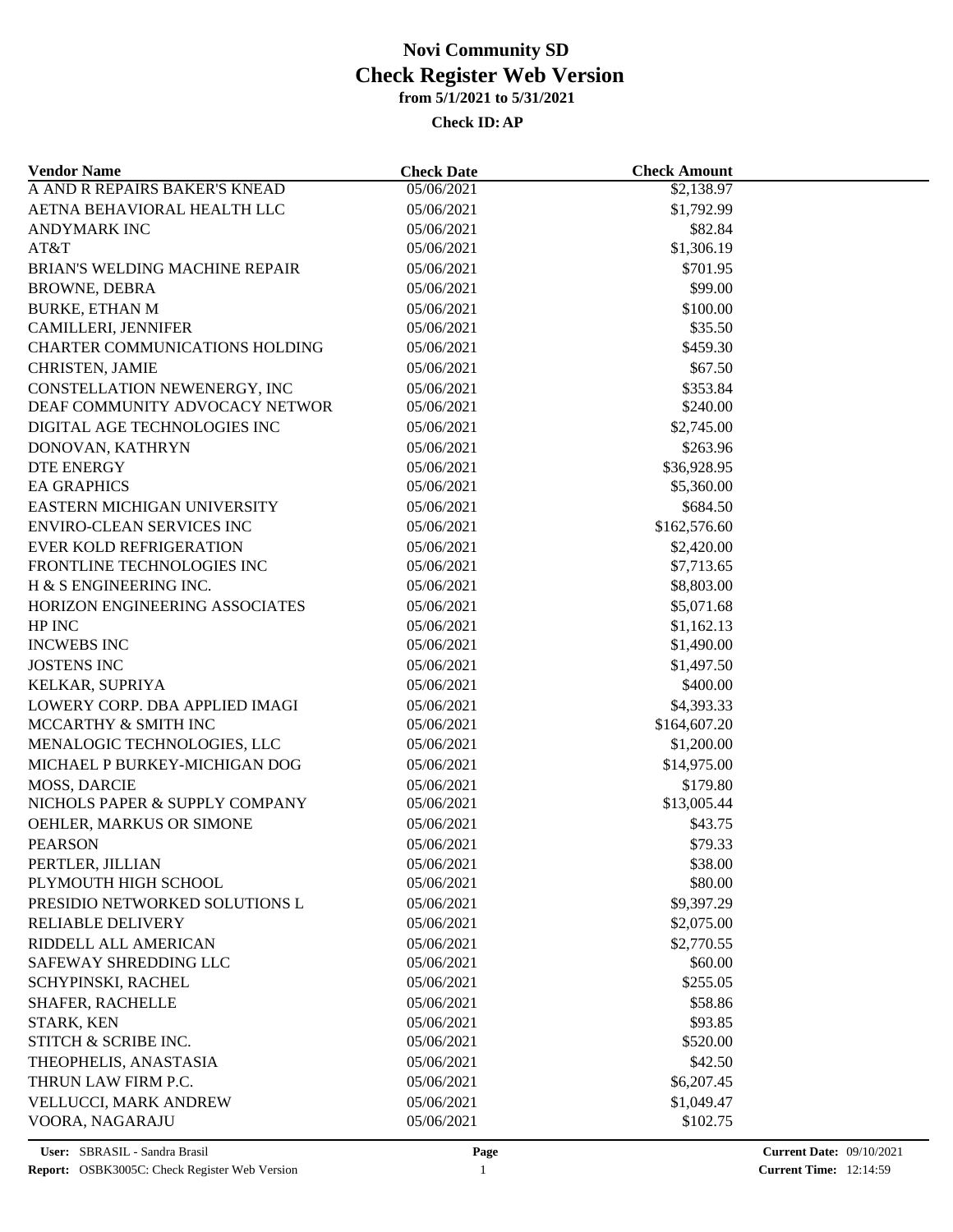| <b>Vendor Name</b>                    | <b>Check Date</b> | <b>Check Amount</b> |  |
|---------------------------------------|-------------------|---------------------|--|
| WEB BENEFITS DESIGN CORPORATIO        | 05/06/2021        | \$3,648.00          |  |
| WELLOCK, TRISHA                       | 05/06/2021        | \$41.96             |  |
| YIN, GUANG                            | 05/06/2021        | \$131.50            |  |
| ZONAR SYSTEMS INC                     | 05/06/2021        | \$1,405.24          |  |
| <b>MEFSA</b>                          | 05/10/2021        | \$127.35            |  |
| MICHAEL R STILLMAN (P42765)           | 05/10/2021        | \$243.82            |  |
| <b>MISDU</b>                          | 05/10/2021        | \$1,985.00          |  |
| UNITED STATES TREASURY                | 05/10/2021        | \$62.00             |  |
| A PARTS WAREHOUSE                     | 05/13/2021        | \$1,875.92          |  |
| <b>ACOSTA, JORGE OR LIZETH</b>        | 05/13/2021        | \$47.83             |  |
| ALLEGRA MARKETING PRINT MAIL -        | 05/13/2021        | \$183.27            |  |
| <b>APPLE INC</b>                      | 05/13/2021        | \$1,915.20          |  |
| <b>AT&amp;T MOBILITY</b>              | 05/13/2021        | \$1,270.04          |  |
| <b>CHARTER COMMUNICATIONS HOLDING</b> | 05/13/2021        | \$259.98            |  |
| <b>CINTAS CORPORATION #31</b>         | 05/13/2021        | \$286.14            |  |
| CORRIGAN OIL/CORRIGAN TOWING C        | 05/13/2021        | \$495.62            |  |
| <b>CUMMINS BRIDGEWAY LLC</b>          | 05/13/2021        | \$157.10            |  |
| DALZOCHIO, MICHELE                    | 05/13/2021        | \$75.20             |  |
| DELL MARKETING LP                     | 05/13/2021        | \$6,702.48          |  |
| DELTACOM INC                          | 05/13/2021        | \$270.00            |  |
| DIGITAL SIGNUP                        | 05/13/2021        | \$931.00            |  |
| DIRECT ENERGY BUSINESS INC            | 05/13/2021        | \$66,277.39         |  |
| <b>DTE ENERGY</b>                     | 05/13/2021        | \$33.34             |  |
| <b>ENVIRO-CLEAN SERVICES INC</b>      | 05/13/2021        | \$1,356.60          |  |
| GFL ENVIRONMENTAL USA INC.            | 05/13/2021        | \$650.00            |  |
| <b>GOODWILL INDUSTRIES OF GREATER</b> | 05/13/2021        | \$8,351.64          |  |
| <b>GREEN, RICK</b>                    | 05/13/2021        | \$397.75            |  |
| HOLLAND BUS COMPANY                   | 05/13/2021        | \$87.49             |  |
| JACKSON TRUCK SERVICE INC             | 05/13/2021        | \$1,628.64          |  |
| JIHYANG CHUNG OR HYUNMIN OH           | 05/13/2021        | \$49.50             |  |
| <b>LAWSON PRODUCTS INC</b>            | 05/13/2021        | \$165.79            |  |
| LEARNING SCIENCES INTERNATIONA        | 05/13/2021        | \$5,000.00          |  |
| MARK STEVENS GOLF SHOP, INC           | 05/13/2021        | \$108.02            |  |
| <b>MATHESON TRI-GAS INC</b>           | 05/13/2021        | \$250.91            |  |
| MCCARTHY, KERRY                       | 05/13/2021        | \$199.00            |  |
| MCMORRIS, ALSINA                      | 05/13/2021        | \$360.00            |  |
| MILFORD HIGH SCHOOL                   | 05/13/2021        | \$200.00            |  |
| <b>MORRIS, PAIGE</b>                  | 05/13/2021        | \$30.00             |  |
| <b>PEARSON</b>                        | 05/13/2021        | \$89.25             |  |
| PRESIDIO NETWORKED SOLUTIONS L        | 05/13/2021        | \$3,840.00          |  |
| RAPTOR TECHNOLOGIES LLC               | 05/13/2021        | \$9,540.00          |  |
| THE ITALIAN AMERICAN BANQUET C        | 05/13/2021        | \$819.64            |  |
| TW SHIRTS                             | 05/13/2021        | \$174.00            |  |
| UNITY SCHOOL BUS PARTS INC            | 05/13/2021        | \$440.22            |  |
|                                       |                   |                     |  |
| WEIGEL-HUBLER, NICHOLAS               | 05/13/2021        | \$223.07            |  |
| WILKINSON, KAREN                      | 05/13/2021        | \$49.95             |  |
| WILLIAMS, BILL                        | 05/13/2021        | \$130.00            |  |
| YEO & YEO CONSULTING, LLC.            | 05/13/2021        | \$1,008.00          |  |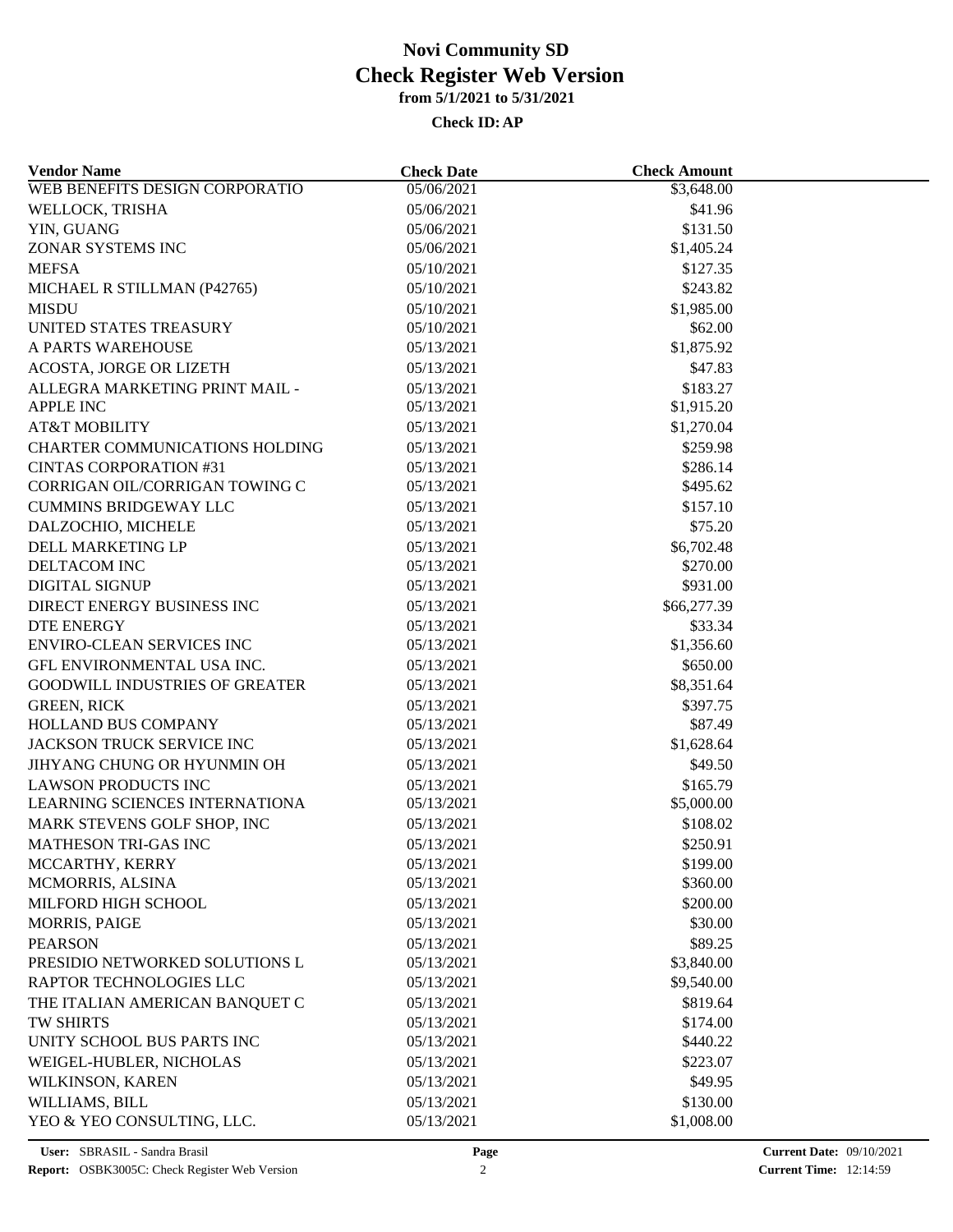| <b>Vendor Name</b>                    | <b>Check Date</b> | <b>Check Amount</b> |  |
|---------------------------------------|-------------------|---------------------|--|
| ALSPAUGH, ANDREA                      | 05/20/2021        | \$62.73             |  |
| AMCOMM TELECOMMUNICATIONS INC         | 05/20/2021        | \$74,187.00         |  |
| ARCOTA, SRINIVAS                      | 05/20/2021        | \$85.87             |  |
| AT&T                                  | 05/20/2021        | \$3,321.25          |  |
| BABCOCK, MARGARET                     | 05/20/2021        | \$1,038.20          |  |
| BEYER, TODD                           | 05/20/2021        | \$446.40            |  |
| <b>BROOKHOUSE, LINDSAY</b>            | 05/20/2021        | \$139.55            |  |
| <b>BROWN, MILES</b>                   | 05/20/2021        | \$500.00            |  |
| CHUNYUAN, ZHU                         | 05/20/2021        | \$79.00             |  |
| <b>CINTAS CORPORATION #31</b>         | 05/20/2021        | \$95.38             |  |
| COJEI, MADISON                        | 05/20/2021        | \$50.00             |  |
| <b>CONSUMERS ENERGY</b>               | 05/20/2021        | \$108.72            |  |
| CORRIGAN OIL/CORRIGAN TOWING C        | 05/20/2021        | \$12,985.79         |  |
| CRISIS PREVENTION INSTITUTE IN        | 05/20/2021        | \$8,547.00          |  |
| <b>CUMMINS BRIDGEWAY LLC</b>          | 05/20/2021        | \$11.32             |  |
| DAVID DAI OR QING LI                  | 05/20/2021        | \$140.96            |  |
| DEAN TRANSPORTATION INC               | 05/20/2021        | \$4,620.00          |  |
| DELTACOM INC                          | 05/20/2021        | \$180.00            |  |
| DFHANESHWAR, KAMALESH                 | 05/20/2021        | \$119.05            |  |
| DUNHAM HILLS GOLF COURSE              | 05/20/2021        | \$110.00            |  |
| <b>EVER KOLD REFRIGERATION</b>        | 05/20/2021        | \$554.00            |  |
| <b>EXECUTIVE ENERGY SERVICES LLC</b>  | 05/20/2021        | \$400.00            |  |
| FAMBRO MANAGEMENT LLC                 | 05/20/2021        | \$45.00             |  |
| <b>GOALTECH LLC</b>                   | 05/20/2021        | \$1,800.00          |  |
| <b>GREAT LAKES THEATRICAL CONSULT</b> | 05/20/2021        | \$6,500.00          |  |
| <b>GREKO PRINT &amp; IMAGING</b>      | 05/20/2021        | \$217.47            |  |
| H & S ENGINEERING INC.                | 05/20/2021        | \$1,520.00          |  |
| HANNA, TERESA                         | 05/20/2021        | \$75.00             |  |
| HEARSCH, MELANIE                      | 05/20/2021        | \$70.00             |  |
| HOLLAND BUS COMPANY                   | 05/20/2021        | \$2,285.79          |  |
| HORIZON ENGINEERING ASSOCIATES        | 05/20/2021        | \$8,664.12          |  |
| HOSOKAWA, MARIKO                      | 05/20/2021        | \$33.54             |  |
| HP INC                                | 05/20/2021        | \$1,307.59          |  |
| HUNTINGTON NATIONAL BANK              | 05/20/2021        | \$500.00            |  |
| <b>IHNAT, JASON</b>                   | 05/20/2021        | \$300.00            |  |
| INTEGRATED DESIGN SOLUTIONS LL        | 05/20/2021        | \$22,870.16         |  |
| INTERIM HOME HEALTHCARE OF OAK        | 05/20/2021        | \$2,805.00          |  |
| KNOLL, KELLY                          | 05/20/2021        | \$269.08            |  |
| KONERU, BHAVANI                       | 05/20/2021        | \$247.00            |  |
| KOVACH, LYNNE                         | 05/20/2021        | \$51.00             |  |
| KRICHENE, ASSAAD                      | 05/20/2021        | \$329.74            |  |
| KUZMA, DIANE                          | 05/20/2021        | \$19.99             |  |
| LEARNING SCIENCES INTERNATIONA        | 05/20/2021        | \$1,500.00          |  |
| LEON, MARIETTA                        | 05/20/2021        | \$11.76             |  |
| LIFE INSURANCE COMPANY OF NORT        | 05/20/2021        | \$23,969.54         |  |
| LOWERY CORP. DBA APPLIED IMAGI        | 05/20/2021        | \$4,393.33          |  |
| LUCAS, SABINE                         | 05/20/2021        | \$31.00             |  |
| MAD SCIENCE OF DETROIT                | 05/20/2021        | \$726.00            |  |
|                                       |                   |                     |  |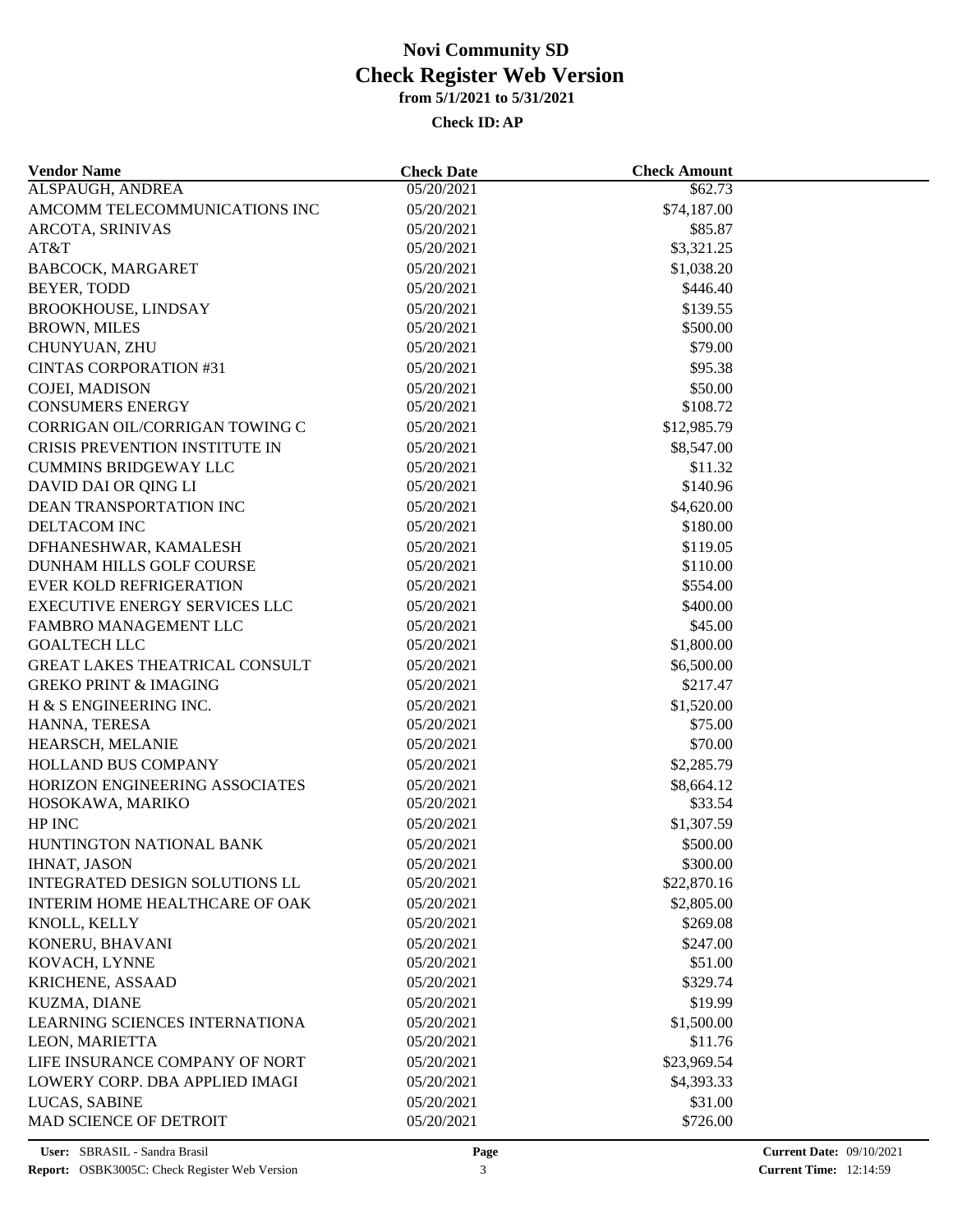| <b>Vendor Name</b>                        | <b>Check Date</b>        | <b>Check Amount</b> |  |
|-------------------------------------------|--------------------------|---------------------|--|
| MALINOWSKI, LORI                          | 05/20/2021               | \$25.25             |  |
| MATHESON TRI-GAS INC                      | 05/20/2021               | \$53.65             |  |
| MATHUR, PREREETA                          | 05/20/2021               | \$109.61            |  |
| MCCARTHY & SMITH INC                      | 05/20/2021               | \$264,580.28        |  |
| MCW PARTNERS LLC                          | 05/20/2021               | \$660.00            |  |
| MEADOWBROOK ART CENTER                    | 05/20/2021               | \$346.00            |  |
| MICHIGAN HEALTH COUNCIL                   | 05/20/2021               | \$8,200.00          |  |
| MICHIGAN PETROLEUM TECHNOLOGIE            | 05/20/2021               | \$488.67            |  |
| MIOTECH SPORTS MEDICINE SUPPLI            | 05/20/2021               | \$81.51             |  |
| NAKANISHI, HIDEHARU                       | 05/20/2021               | \$37.75             |  |
| NICHOLS PAPER & SUPPLY COMPANY            | 05/20/2021               | \$1,988.80          |  |
| <b>OBSERVER &amp; ECCENTRIC/MICHIGAN.</b> | 05/20/2021               | \$353.70            |  |
| PARK, HYOJUNG                             | 05/20/2021               | \$146.25            |  |
| <b>PEARSON</b>                            | 05/20/2021               | \$106.10            |  |
| PITSCO INC                                | 05/20/2021               | \$157.71            |  |
| PLYMOUTH PT SPECIALISTS                   | 05/20/2021               | \$4,788.00          |  |
| PREMIER RELOCATIONS LLC                   | 05/20/2021               | \$4,642.00          |  |
| PRESIDIO NETWORKED SOLUTIONS L            | 05/20/2021               | \$4,698.46          |  |
| PRICE, GRACE                              | 05/20/2021               | \$500.00            |  |
| RAIS, MICHELLE                            | 05/20/2021               | \$69.93             |  |
| RIEGLE TIMING CONSULTANTS LLC             | 05/20/2021               | \$500.00            |  |
| RYAN, NICHOLAS                            | 05/20/2021               | \$82.50             |  |
| SAKAIBARA, HIROYUKI OR HIROMI             | 05/20/2021               | \$35.50             |  |
| SANDERS, JANET                            | 05/20/2021               | \$99.00             |  |
| <b>SCAVO, LAWRENCE</b>                    | 05/20/2021               | \$580.75            |  |
| <b>SCHMID, PAUL</b>                       | 05/20/2021               | \$49.73             |  |
| SCHYPINSKI, RACHEL                        | 05/20/2021               | \$85.25             |  |
| <b>SCS IMAGE GROUP</b>                    | 05/20/2021               | \$940.80            |  |
| SERVICAR OF MICHIGAN INC.                 | 05/20/2021               | \$22,272.00         |  |
| STITCH & SCRIBE INC.                      | 05/20/2021               | \$140.00            |  |
| STONE, MARJORIE                           | 05/20/2021               | \$72.56             |  |
| <b>TEAM SPORTS INC</b>                    | 05/20/2021               | \$3,706.73          |  |
| TEXAS A & M INTERNATIONAL UNIV            | 05/20/2021               | \$525.00            |  |
| TOWNSEL, ASANTE                           | 05/20/2021               | \$198.00            |  |
| VIET, JILL                                | 05/20/2021               | \$121.99            |  |
| WALCZAK, KRISTEN                          | 05/20/2021               | \$29.45             |  |
| WAN, JIAN                                 | 05/20/2021               | \$843.90            |  |
| WELCH, KAREN                              | 05/20/2021               | \$372.00            |  |
| WILKINSON, KAREN                          |                          |                     |  |
| YANG, SUNG                                | 05/20/2021<br>05/20/2021 | \$36.00<br>\$420.00 |  |
| YOUNG REMBRANDTS                          | 05/20/2021               | \$612.00            |  |
|                                           |                          | \$169.67            |  |
| ZAHRADNIK, BRIDGET                        | 05/20/2021               |                     |  |
| ZUK, GARRETT                              | 05/20/2021               | \$1,856.16          |  |
| APPLE INC                                 | 05/21/2021               | \$275,800.00        |  |
| <b>CONSUMERS ENERGY</b>                   | 05/21/2021               | \$14,269.13         |  |
| <b>JAIN, ANKUR</b>                        | 05/21/2021               | \$1,237.40          |  |
| NOHERIA, ROHIT                            | 05/21/2021               | \$1,758.27          |  |
| PRESIDIO NETWORKED SOLUTIONS L            | 05/21/2021               | \$5,700.00          |  |